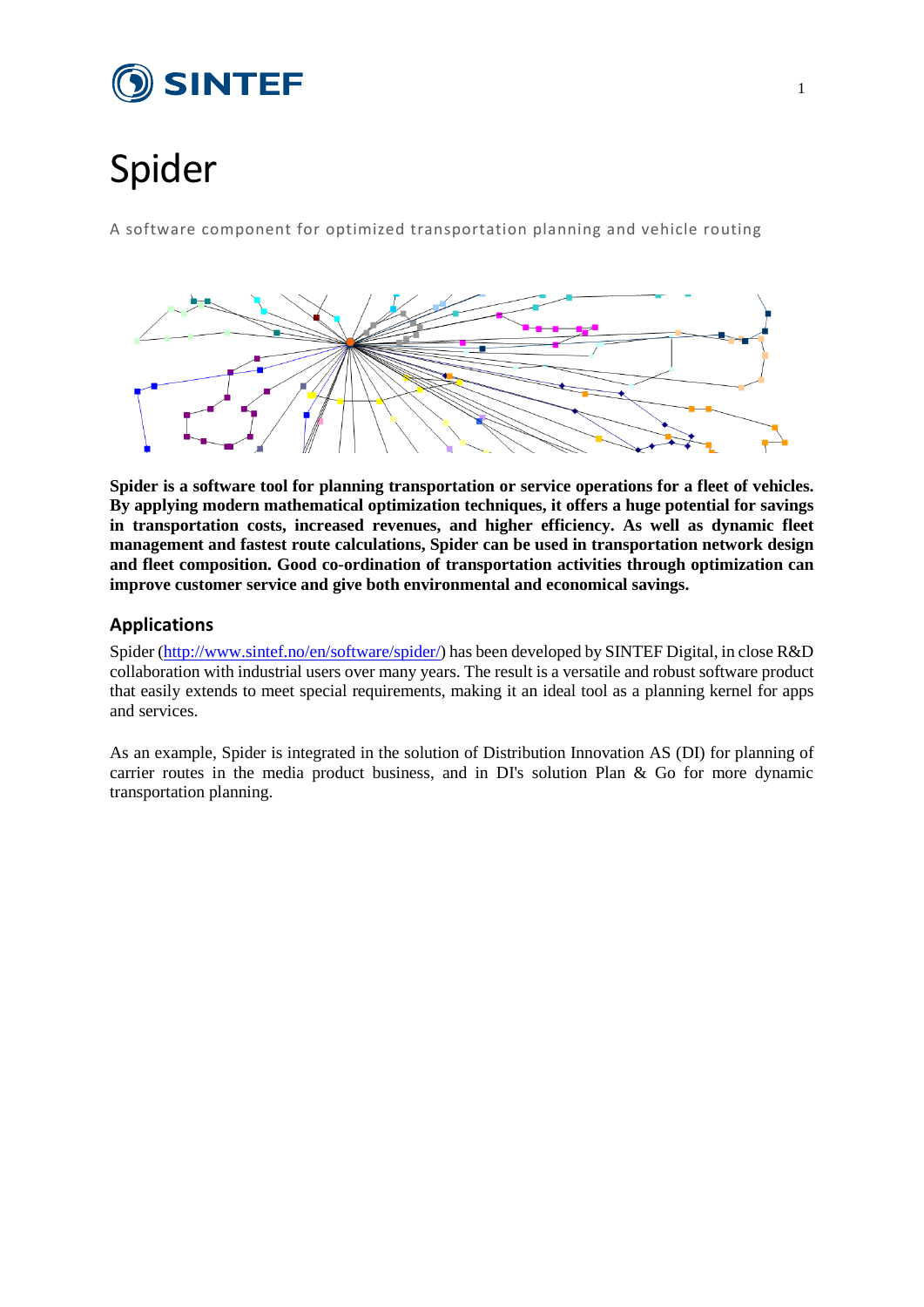

#### 8. mars 2016



| <b>RUTE</b>             | <b>TILDELT</b> | <b>STOPP</b> | LENGDE | START-FERDIG | <b>KJØRETID</b> | <b>TOTALTID</b> | MIN. PR. STOPP |              |
|-------------------------|----------------|--------------|--------|--------------|-----------------|-----------------|----------------|--------------|
| · Hetti, Netti og Letti | Tildel         | 22           | 258 km | 15:29-21:42  | 5t6m            | 6t 12m          | 16.9           | $\check{~}$  |
| · Rikerud               | Tildel         | 35           | 171 km | 15:48-21:57  | 4t 20m          | 6t 10m          | 10.6           | $\checkmark$ |

**Screenshot from the [Plan & Go](https://www.di.no/planandgo/) solution of [Distribution Innovation AS.](https://www.di.no/) Spider is the optimization engine.**

# **Mathematical basis**

The algorithms used for optimal planning in Spider are based on state-of-the-art approximation methods - so-called metaheuristics - for the solution of Vehicle Routing Problems (VRP), and efficient optimization methods for the Dynamic Shortest Path Problem (SPP). The VRP is about how to best assign customer requests to each of the available vehicles, and for each vehicle, what is the best sequence of customer visits. The goal is to find the best transportation plan according to revenues and economical and environmental transportation costs. The plan must obey constraints, such as vehicle capacity and opening hours at the customers.

# **Technical components and interfaces**

# **C++ library**

At the core of Spider is a C++ class library. The library is available for all recent Windows platforms. A port for FreeBSD is also available, and ports to other Unix variants will be provided on request.

# **Spider Server**

Spider Server is a VRP optimization server built on top of the Spider core library. Running this server, the client may add, modify, examine and remove VRP instances and use the tool to calculate optimized plans for each problem instance.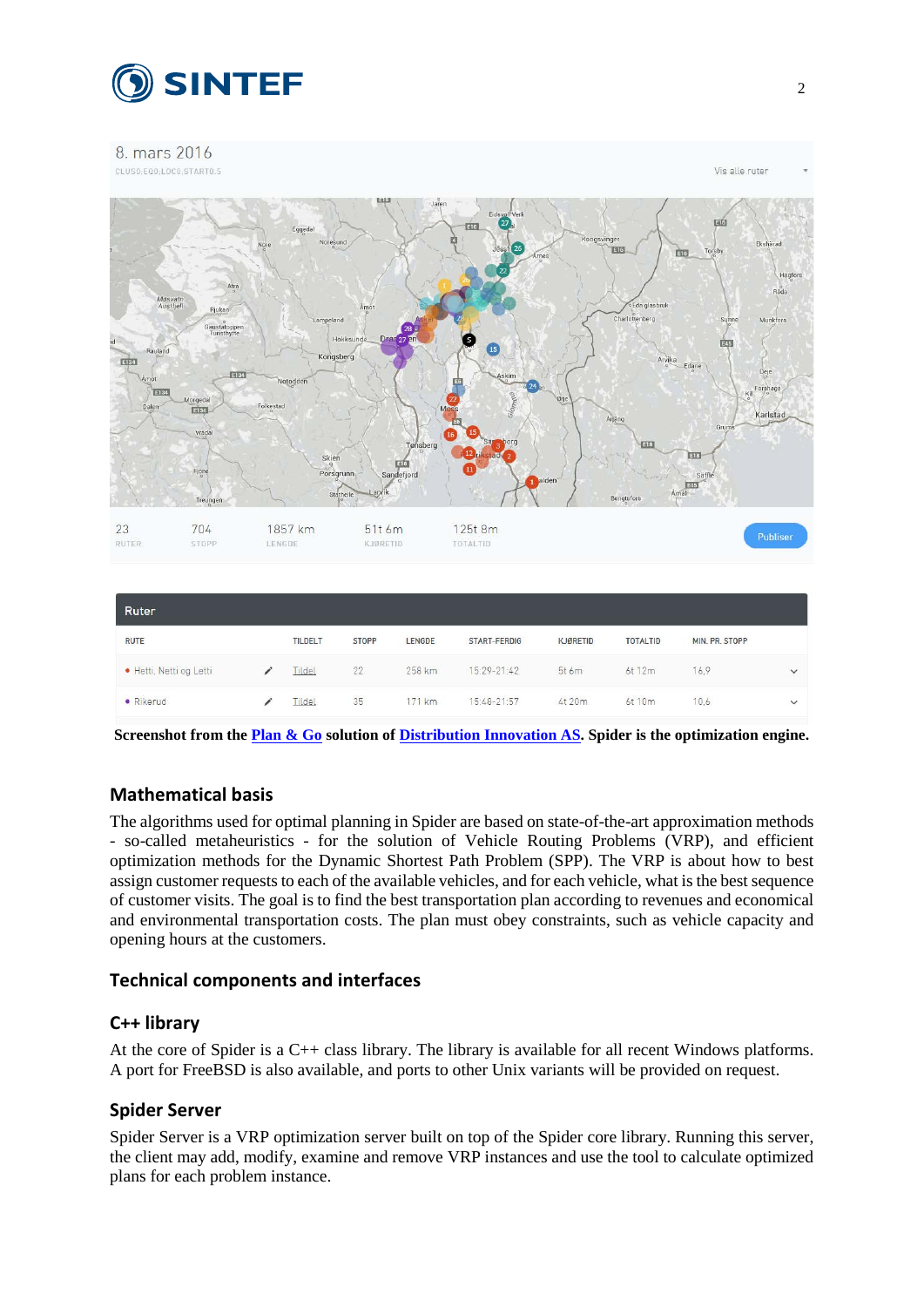

Programming against Spider Server can be done using a client library in Java or .Net. The client library exposes classes that represent VRPs and associated objects. Communication with the server is handled transparently by the client library, over a TCP/IP connection.

## **Model**

Spider solves an extended version of a problem type known as the Vehicle Routing Problem (VRP). The problem involves planning how to use a set of transportation resources to fill a set of demands for transportation.

#### **Tours**

The resources available for transportation are expressed as Vehicles, Drivers and Tours.

- A Vehicle represents the physical vehicle that will transport the goods. Its most important attribute is its capacity, which may be expressed in any number of dimensions. E.g. a vehicle may have a capacity of 800kg, 10 cubic meters and three pallets, and the capacity may not be exceeded in any dimension. The number and identity of dimensions is decided by the user.
- A Driver represents the person driving a vehicle. Drivers may be used in conjunction with constraints.
- A Tour represents a certain time interval in which a vehicle is available for transportation. The tour must be assigned a vehicle and a driver that perform the tour. It is given a start location at which to begin at a given start time, and an end location, where it must finish before a given end time. A given driver or vehicle may be used in several tours, provided that the tours have non-overlapping time intervals. It is possible to relax the requirement for non-overlapping time intervals. Tours that use the same driver and vehicle may be linked up. This forces the second tour to start after the first one ends, even if this is not implied by the time intervals.

#### **Orders**

An order represents a demand for transportation of some goods. It consists of one or two tasks, which represent something that has to be done at a certain location as part of some tour. Usually, but not necessarily, the things to be done are picking up goods at their origin and delivering them at their destination. Each task has a location. The order has a size, describing the amount of goods, which is given in the same dimensions as the capacities of vehicles. There are four types of orders in Spider:

- Delivery orders must be loaded at the start of a tour (usually the depot) and may be delivered at any point in the tour.
- Pickup orders may be picked up at any point in the tour, and must be unloaded at the end of the tour (usually the depot).
- Direct orders are the most general type, which may be picked up and delivered at any point in the tour (but in that order).
- Single visit orders do not have a size, and have only a single associated task. These orders do not represent goods to be transported, but the fact that a certain location should be visited.

#### **Plans**

Once the orders and tours of a VRP have been defined, you may instruct Spider to create a plan for the VRP. A Plan assigns a (possibly empty) sequence of tasks to each tour, thus determining which goods and what route each tour should take. If there are insufficient resources, some orders may be left unserviced, i.e. their tasks are not performed by any tour.

You may easily inquire about any aspect of a plan, e.g. what tour services a certain order, when is a certain task performed, or how much goods do a certain vehicle carry at a certain point.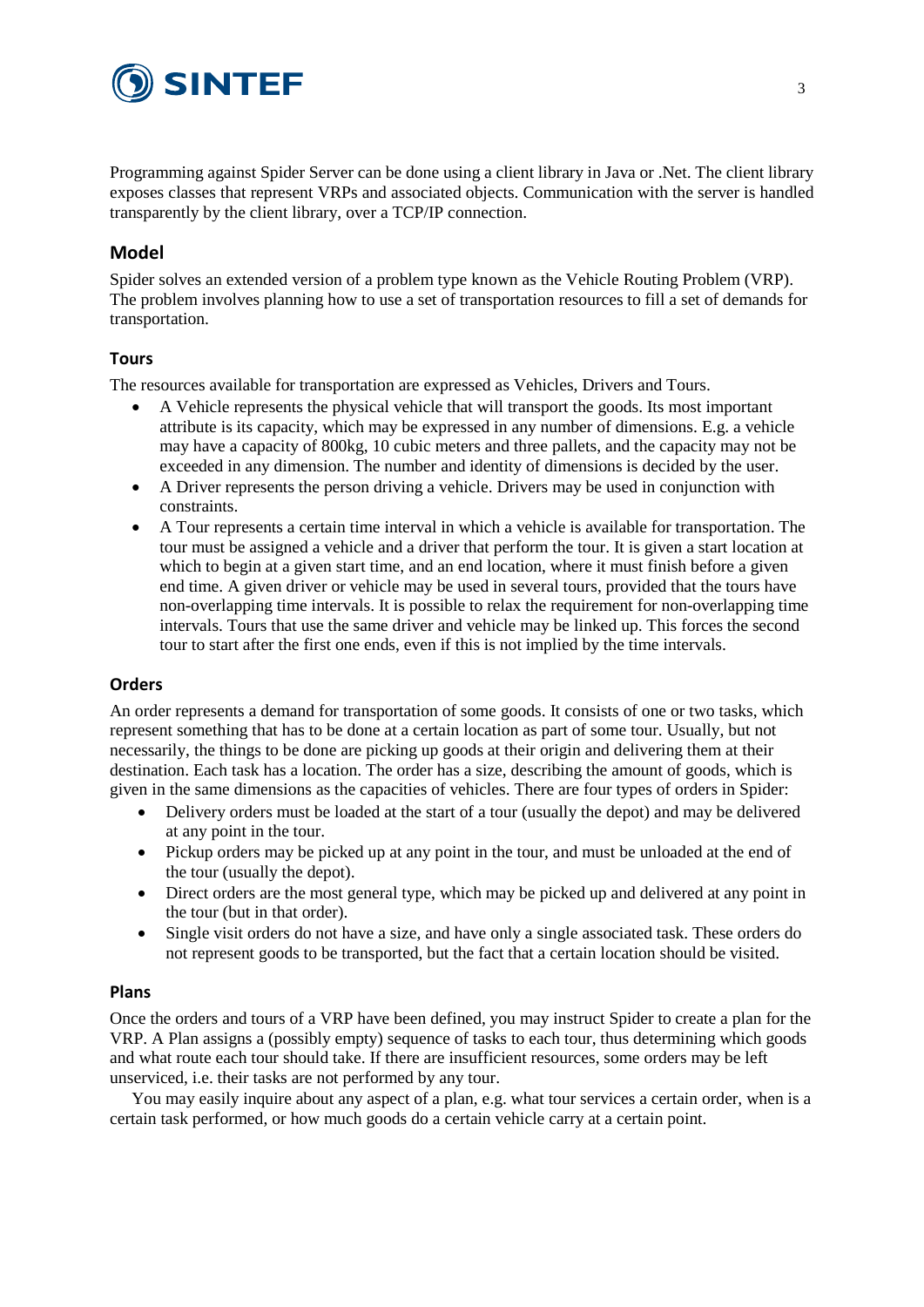

## **Constraints**

You may add constraints to the VRP to restrict what plans are acceptable. In Spider, the following types of constraint are available:

- Time window constraint. Each task may be given a time window, which determines the earliest and latest time that the task may be performed. Multiple time windows are also supported, i.e. the times when a task may be performed may be a set of disjunct intervals.
- Capacity constraint. This constraint ensures that at any time, the total size of the goods on each vehicle does not exceed the vehicle's capacity.
- Compatibility constraints. You may define compatibility rules that tell which orders/tasks may be performed by which drivers/tours/vehicles.
- Same tour constraint. You may specify pairs of orders that are not allowed to be serviced by different tours.
- Different tour constraint. You may specify pairs of orders that are not allowed to be serviced by the same tour.
- Alternative locations. It is possible to specify alternative locations for a given task. It is then up to the optimizer to select the location that gives the best plan. If both tasks of an order have alternative locations, it is possible to set a flag on the order that forces corresponding locations in the two tasks, i.e. both tasks must use the first or second or alternative location. It is also possible to specify alternative locations for the start and end of a tour, and a similar flag can be set to make the start and end locations of the tour correspond.
- Alternative time windows. It is possible to specify alternative time windows (each of which may be multiple) for a given task. It is then up to the optimizer to select the time window that gives the best plan. It is possible to specify sets of tasks (from different orders) whose selected time windows must correspond. This can be used e.g. to say that a given set of orders must be serviced on the same day.
- Capacity over several tours. In addition to the regular constraint that the capacity of a vehicle must not be exceeded at any point, it is possible to specify a set of tours over which the total picked up and delivered must not exceed a given quantity.

## **Objectives**

By setting the objectives of the VRP, you define how the cost of a given plan is calculated. When optimizing, SPIDER searches for a plan with the lowest possible cost. The following objectives are available:

- Travel cost objective. This objective measures the cost of travelling between locations. The cost may be per distance or time unit, or a combination.
- Tour cost objective. For each tour, you may specify the cost of actually using the tour (that is, putting one or more tasks on it) and the additional cost per order serviced by the tour. This may be used to encourage using one tour over another, or encourage empty or non-empty tours.
- Order serviced objective. Each order has a cost which is incurred if the order is not serviced.
- Waiting time objective. A cost per time unit may be assigned to idle time in the plan caused by waiting for time windows. If desired, this cost may also be applied to the time spent performing tasks.
- Work regulations. Require that the driver have enough rest on long hauls. Work regulations within the EEA are modelled, and the objective can be configured to model many variants of these rules. The objective can report on violations of the work regulations in a plan, and can be active in optimization to avoid such violations.
- Tour leveling. Penalizes plans where tour durations vary.
- Tour overlap. Penalizes plans where tours overlap geographically.

You may give weights to the different objectives to set their relative importance.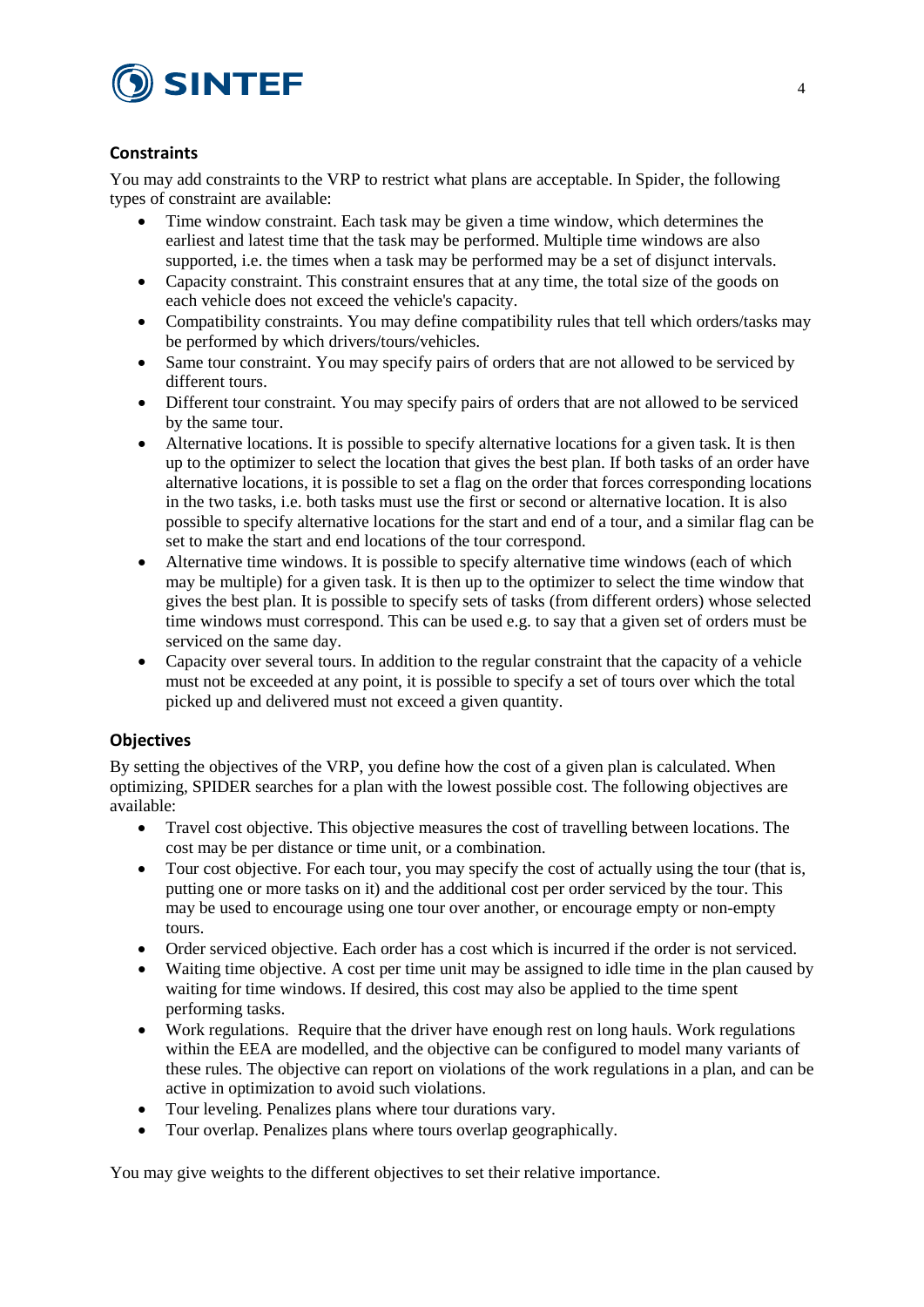

#### **VRP and plan dynamics**

The main function of Spider is to automatically create and optimize a plan, i.e. modifying it so as to minimize the plan's objective. You may also manually modify plans, e.g. move tasks, insert and remove orders. Plans can be duplicated, and any number of plans may be kept in memory simultaneously. Plans can be saved to file and restored. At any point, you may instruct Spider to further optimize an existing plan.

Having obtained a plan, you may lock part of it. Spider will not change a locked aspect of a plan when optimizing, but manual alterations are still permitted. Locks are typically used for parts of the plan that have been or will shortly be executed. The following locks are available:

- Task time lock. This lock fixes the time when the task will be, or has been, performed.
- Order assignment lock. If an order is serviced by a tour, you may use this lock to prevent the order being moved to another tour or unserviced.
- Order unassignment lock. You may lock an order that is unserviced in the plan to remain so.
- Tour lock. You may lock an entire tour to prevent any modification of the tour. You may also lock the initial part of a tour, up to and including a given task. This is useful for tours that are being executed.

Any existing lock may be removed.

Spider allows you to modify the VRP after having created plan(s) for it. You may change virtually anything, e.g.:

- Add and remove objectives, constraints, orders and tours
- Change time windows, locations and other attributes
- Change the topology

After having changed the VRP, you must ask Spider to update existing plans. Spider will modify a plan as little as possible to make it consistent with the new VRP definition.

## **Topology**

Spider has a topology module, whose task it is to determine the time and cost for travelling between locations. There are two topology models available: Euclidean topology and road topology.

#### **Euclidean topology**

This is a simple topology that measures Euclidean distance. Locations are given as a pair of coordinates  $(x,y)$ , and distance is calculated using Pythagoras' formula. Travel time is calculated using a configurable average speed.

#### **Road topology**

The road topology calculates travel time by finding the cheapest path in a network of roads and intersections. The following attributes and restrictions are available:

- Roads have a length and a speed limit, which are used to determine distance and travel time. If available, average speed may be used instead of the speed limit.
- Roads may be one way.
- Roads may have a physical barrier in one or both ends.
- Intersections may have turning restrictions, preventing a vehicle arriving from one road turning onto a certain other road.
- There may be restrictions on the height, length or weight of a vehicle for using a certain road.

Spider can import road network data in several formats: